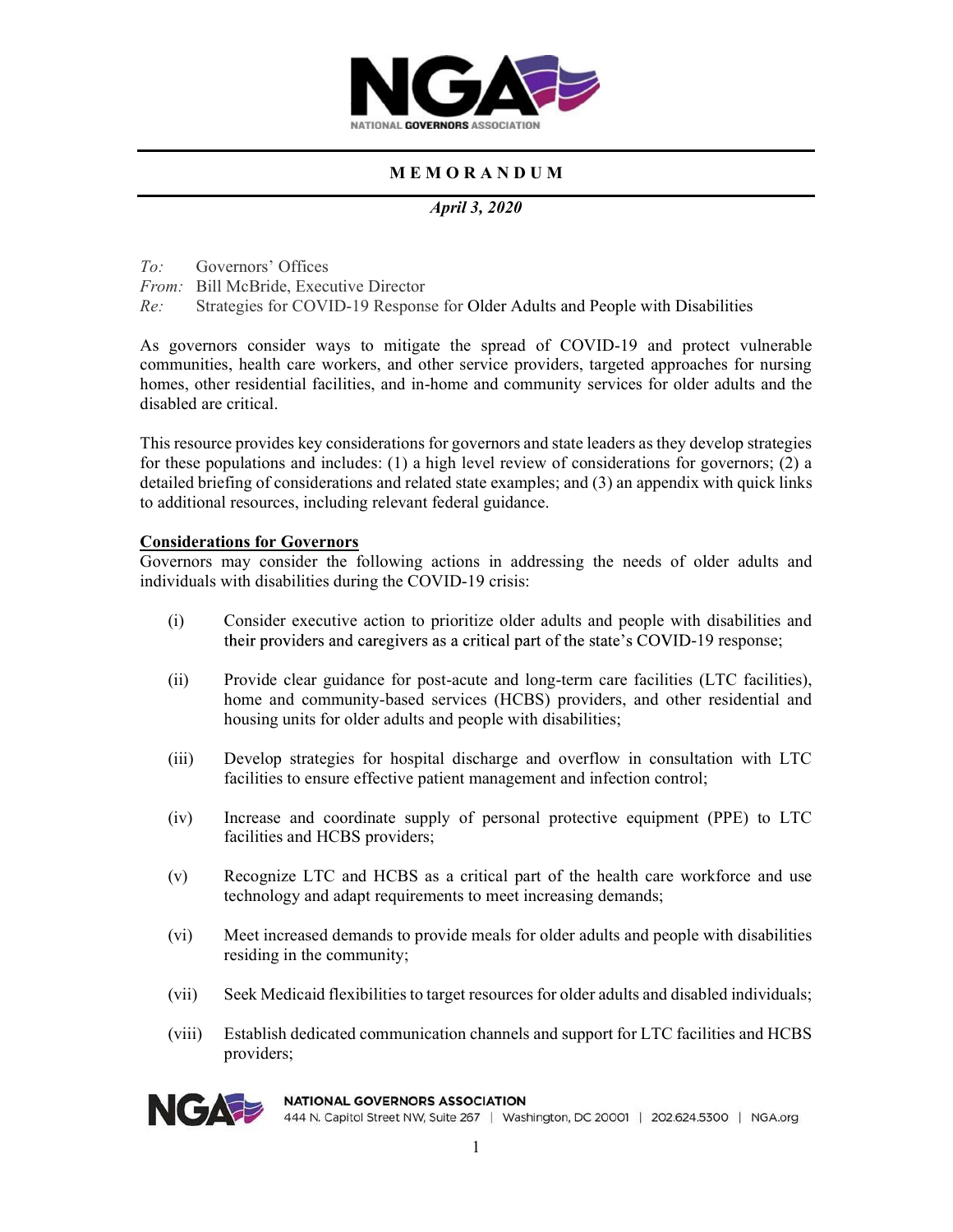- (ix) Adapt survey and inspections requirements of LTC facilities and HCBS providers to allow dedicated focus on crisis response; and
- (x) Develop strategies to mitigate the impact of social isolation on older adults.

## Detailed Review of Considerations for Governors

(i) Consider executive action to prioritize older adults and people with disabilities and their providers and caregivers as a critical part of the state's COVID-19 response. Protect high-risk individuals by prioritizing the containment and control of COVID-19 for residents of LTC facilities, vulnerable individuals residing in the community, and the medical professionals and informal caregivers who serve them. Governors can prioritize these populations through vehicles such as executive orders, calls to action, or formal announcements. For example:

- $\bullet$ California Governor Newsom issued an Executive Order (N-27-20) that directs state agencies to: identify LTC facilities that are most vulnerable; redirect resources to vulnerable facilities and provide technical assistance to ensure health and safety. The order also instructs state agencies to work with local partners, such as home health providers, area agencies on aging and adult protective services to support home isolation of vulnerable population. To address increased demand, the order empowers agencies to authorize continued work of critical first responders and health care workers who are asymptomatic.
- $\bullet$ Maine Governor Mills announced a new measure to help LTC facilities meet the financial challenges posed by COVID-19. The measure was announced in recognition of the significant threat COVID-19 poses to older Mainers, such as those residing in state facilities. Specifically, the measure will provide additional payments to LTC facilities to cover costs associated with staffing, supplies, and PPE.

(ii) Provide clear guidance for LTC facilities, HCBS providers, and other residential and housing units for older adults and people with disabilities. States should clearly communicate and regularly update guidance and policies for LTC facilities, HCBS providers, and other residential and housing units, such as lifeplan communities, U.S. Housing and Urban Development (HUD)-assisted affordable housing for seniors, and state hospital or residential settings for people with mental illness or substance use disorder (SUD) or intellectual and developmental disabilities (IDD) and/or brain injury.

A number of governors have issued executive orders outlining specific policies for LTC facilities and HCBS providers and state health and aging departments have established related *guidance*. Guidance should address issues such as infection prevention and control, including screening, detection, triage and isolation of potentially infectious individuals, staff hygiene and management of PPE, visitation, and processes for reporting and coordination with the state health department. For example:

Washington state, which has faced a significant outbreak of COVID-19 infections in nursing facilities, issued a call to action and developed a webpage to provide up-to-date resources to assist LTC facilities and providers including nursing homes, adults family homes, assisted living, enhanced living, and home care agencies.



## **NATIONAL GOVERNORS ASSOCIATION**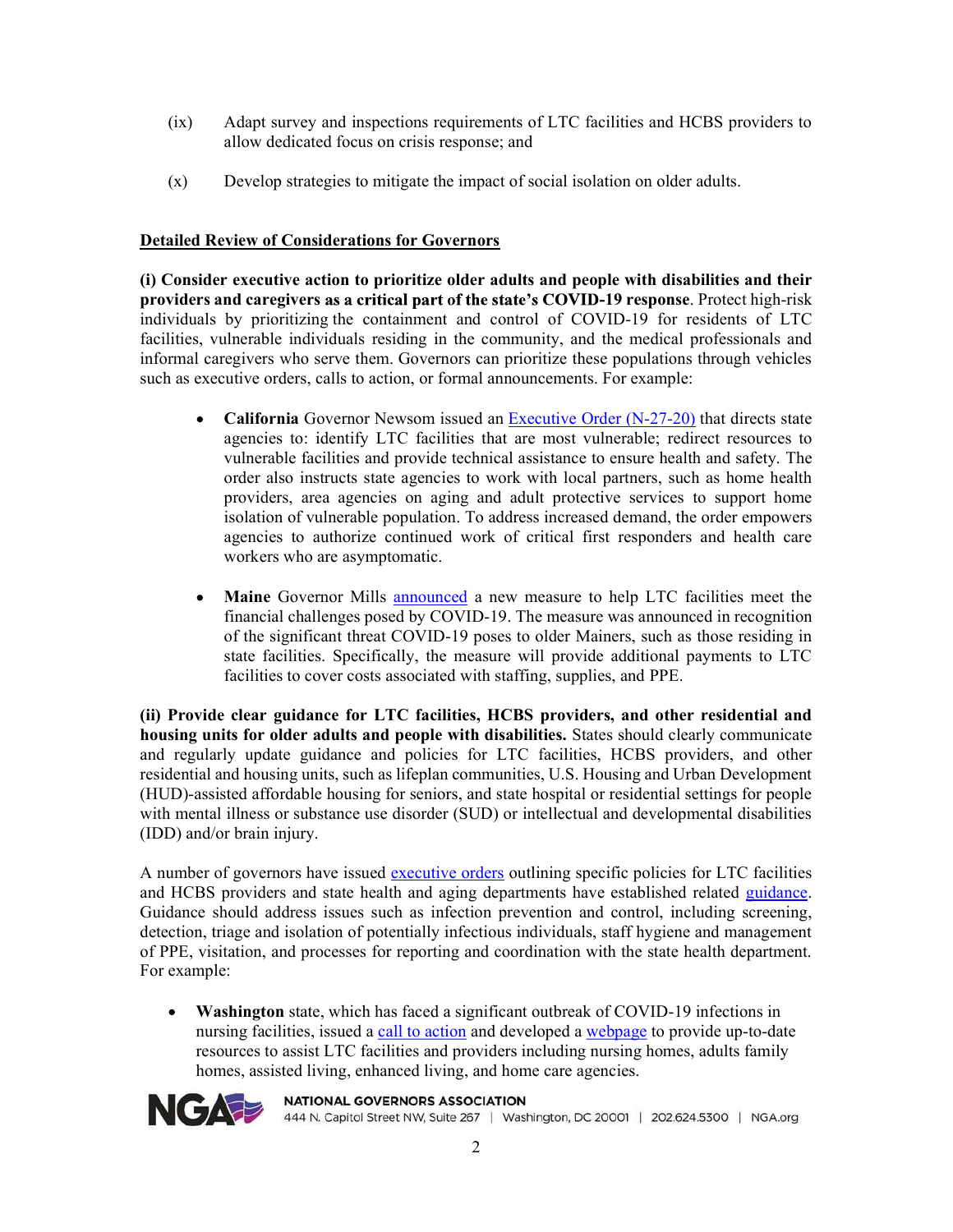- $\bullet$ **Maine's Office of Aging and Disability Services has issued guidance and Ouestion and** Answer tools for those providing supports to individuals with IDD, autism and brain injury.
- $\bullet$ Alaska Governor Dunleavy issued a health mandate  $(001)$  that included suspension of visitation at the Alaska Psychiatric Institute.

The federal government has provided an array of guidance and other resources that should serve as a basis for developing state guidance, including specific guidance for **nursing homes**, hospice, home health, PACE, and HUD housing providers. See the federal resource section of this memo for a full listing.

(iii) Develop strategies for hospital discharge and overflow in consultation with LTC facilities to ensure effective patient management and infection control. As hospitals and public health departments develop policies for discharge of patients and potential avenues for hospital overflow, consulting with LTC facilities regarding their capacity to safely receive patients or serve as overflow units is critical. LTC facilities vary with respect to physical setup and resources to safely isolate COVID-19 affected individuals and mitigate risk of widespread infection to the vulnerable individuals in those settings. Given the elevated risk at LTC facilities and the opportunity to prevent a large number of new hospitalizations, states may consider the following approaches in coordination with LTC facilities: (1) avoiding discharge of COVID-19 infected patients to facilities that are not equipped to isolate patients and effectively execute critical infection control measures due to limited staff capacity, lack of PPE, infrastructure, or other challenges; (2) determining whether a distinct wing of a building or an entire building in the case of provider with multiple sites can be properly designated and isolated for COVID-19 patients; (3) considering the use of LTC or other rehabilitation facilities for overflow of non-COVID-19 infected patients, particularly when facilities have significant bed capacity; and (4) determining whether beds and equipment can be transported from LTC facilities to help equip other overflow sites. Governors and state leaders may also consider engaging provider associations representing LTC facilities and clinicians to help coordinate potential pathways. Examples of state action in this area include:

- To aggressively address COVID-19 and in recognition of a shortage of PPE in nursing  $\bullet$ facilities, Louisiana issued guidance temporarily prohibiting hospital to nursing facility discharges for certain patients for a period of 30 days, including those with active COVID-19; those with a pending COVID-19 test; and those who have undiagnosed, active respiratory symptoms.
- The Ohio Hospital Association is **coordinating** with local nursing homes about possibly  $\bullet$ using an empty wing or building to treat non-COVID-19 patients safely and free up hospital rooms for COVID-19 patients. They are also considering using floors of hotels for less seriously ill patients.

(iv) Increase and coordinate supply of PPE to LTC facilities and HCBS providers. With PPE shortages, states face challenges across all health care providers. Older adults and people with underlying conditions are at greater risk for poor outcomes related to COVID-19. That, combined with the major challenge of containing spread in congregate settings and the opportunity to prevent hospitalizations, suggests governors and state health officials consider developing clear processes



**NATIONAL GOVERNORS ASSOCIATION**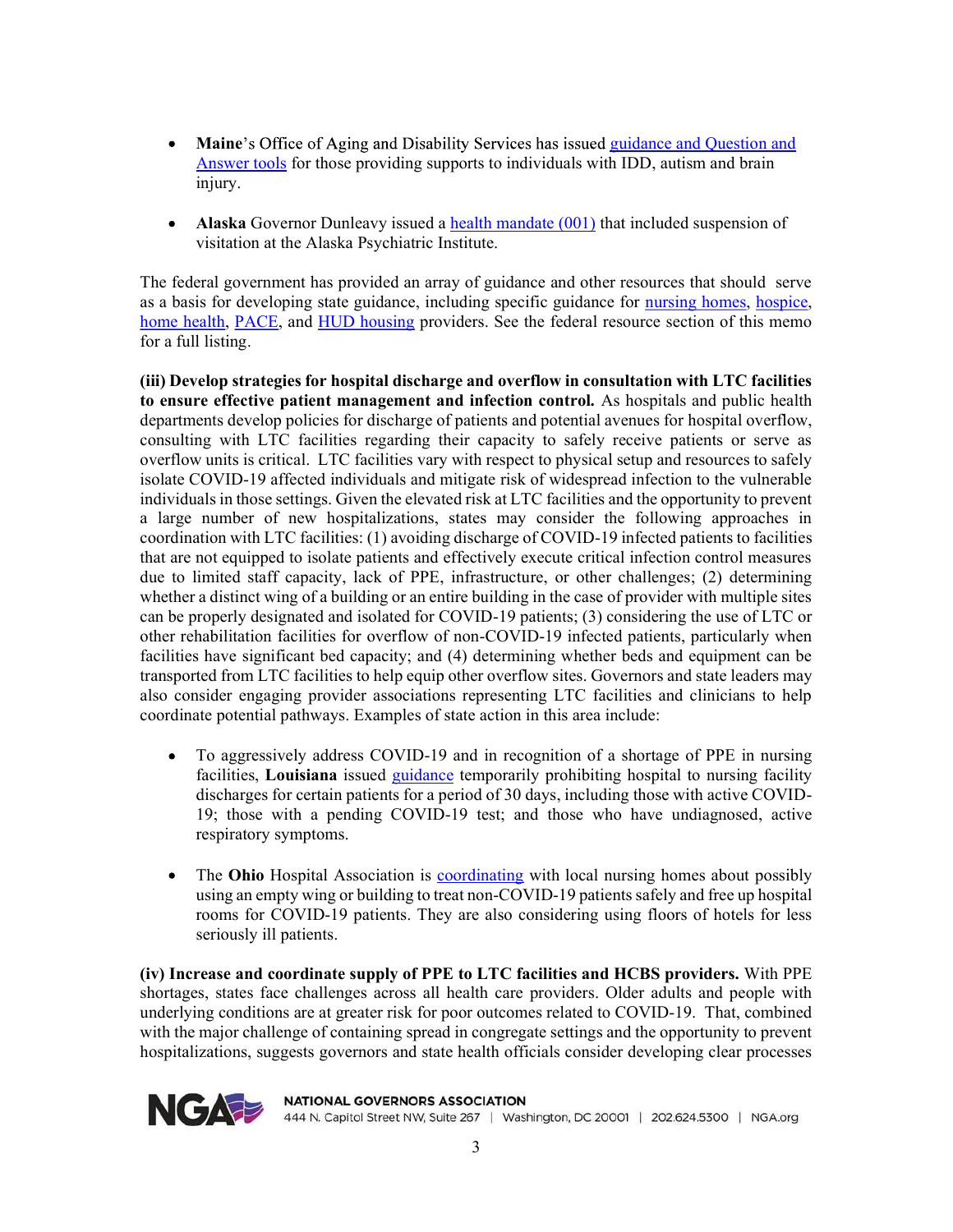ensuring that LTC facility and HCBS provider requests for PPE are addressed along with those for hospital settings.

- PPE be made available routinely in these settings.
- that LTC facility and HCBS provider requests for PPE are addressed along with those for settings.<br>CDC released COVID-19 <u>guidance</u> specifically for LTCs and nursing homes advising that<br>PPE be made available routinely in th Washington state has included LTC facilities with confirmed COVID-19 cases and the health care workers supporting those facilities among the first tier of recipients for prioritization of PPE requests.
- Georgia has revised its PPE request process to expedite delivery of personal protective equipment to priority areas identified throughout the state.
- Missouri has developed a variety of resources to support seamless processing of PPE  $\bullet$ requests, including prioritization of requests for areas of most critical need.

(v) Recognize LTC and HCBS providers as a critical part of the health care workforce and use technology and adapt requirements to meet increasing demands. As states take steps to meet health care workforce demands in hospitals, LTC facilities and HCBS providers also should be prioritized as critical parts of the workforce. States can work with key partners including facility administrators, licensing agencies, professional associations and others to understand and address workforce challenges for LTC facilities, including limited capacity, shifting settings of care, and new demands to manage social isolation. Efforts to limit social gathering have included elimination of congregate activities (such as meals or adult day programs) resulting in more individualized care that is delivered more frequently in in-home settings. This shift creates additional workforce burden and an increasing likelihood of social isolation. Strategies to address workforce challenges include:

- Ensure essential status. States could ensure that individuals who provide health and  $\bullet$ personal aide services in the home are deemed essential and supported alongside the rest of the health care workforce. See NGA memo on health care workforce and capacity for additional information.
	- California Governor Newsom issued an executive order that provides a list of essential personnel that includes "workers who provide support to vulnerable populations to ensure their health and well-being including family care providers."
	- New York Governor Cuomo issued an executive order with guidance on essential workers, which includes "the care, protection, custody and oversight of individuals both in the community and in state-licensed residential facilities; those operating community shelters and other critical human services agencies providing direct care or support."
- Leverage telehealth. Leverage telehealth to ensure health care providers can dedicate inperson care to individuals who need it most while expanding access to care for those who can best be served remotely and to creatively address social isolation in this vulnerable population. See NGA memo on telehealth for additional information.
	- On March 27, the Centers for Medicare and Medicaid Services (CMS) issued an electronic toolkit regarding telehealth and telemedicine for LTC facilities.



## **NATIONAL GOVERNORS ASSOCIATION**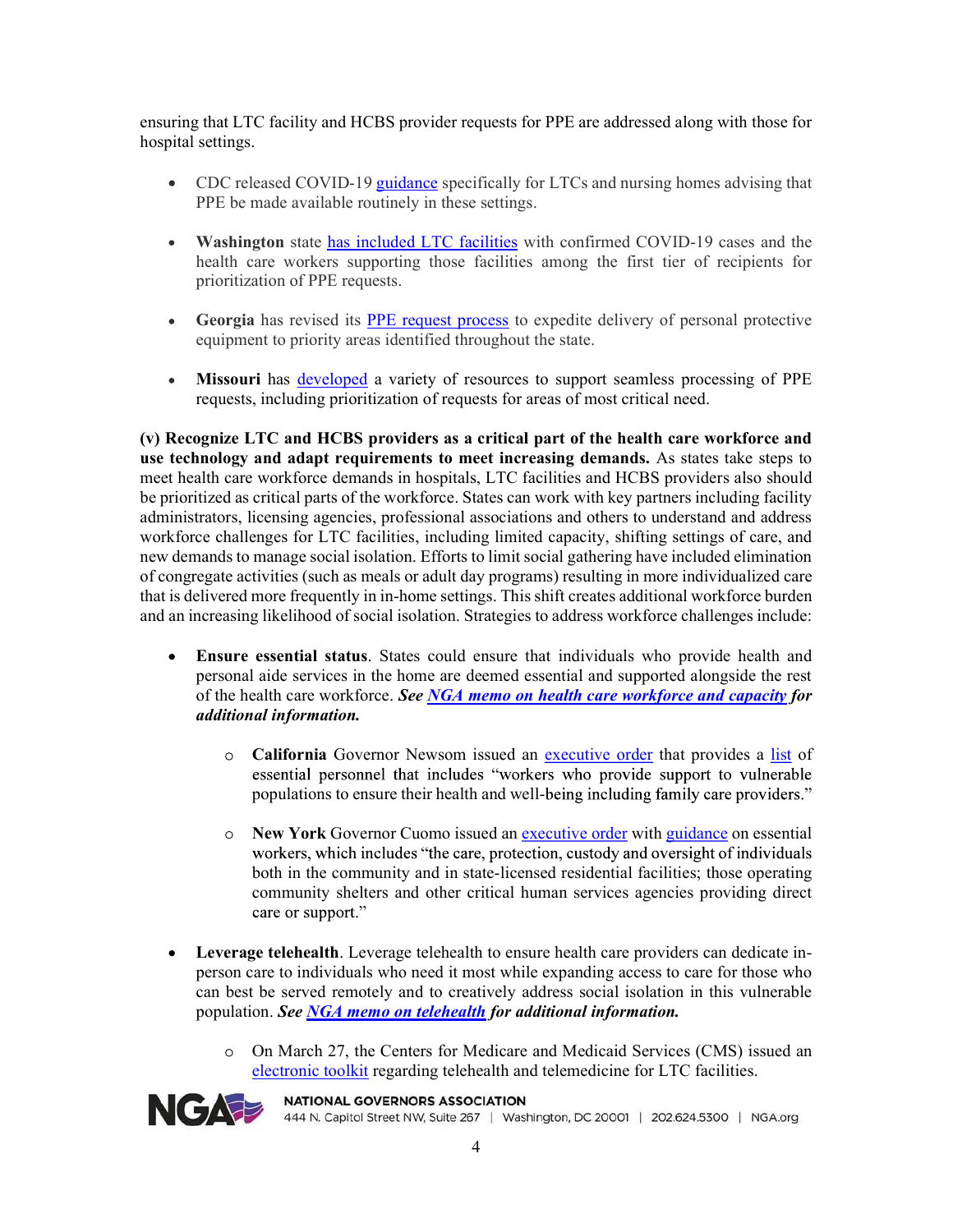- $\bullet$ Relax and adjust licensing, certification and training requirements. Relax standards where necessary to meet increased demand and allow nontraditional providers to fill critical roles, while maintaining the safety and protection of individuals receiving services. Provide training to allow volunteers and other individuals to serve in administrative and nonclinical capacities and free up time for essential clinical staff to focus on patient care. See NGA memo on health care workforce and capacity for additional information.
- Expand types of service providers and allow redeployment to unique roles and  $\bullet$ settings. As community services for older adults close to mitigate spread of COVID-19, more individuals will need in-home support, including health care services and other support, such as home-delivered meals. Similarly, as nursing homes take steps to limit group activities, new demands for individualized services will arise requiring greater capacity and protective measures for staff. Notably, Congress' third stimulus package (CARES Act) allows for the provision of HCBS in acute care hospitals, as long as certain conditions are met. States will need to permit delivery of services in different settings, expand the types of professionals that may provide services, and develop innovative services with nontraditional entities, such as meal delivery applications. For example:
	- With the closure of many adult day health and activity centers in the state, Minnesota is seeking to enact legislation that would adjust regulations to allow swift response to the crisis, such as allowing temporary authority to waive certain licensing and background requirements and enabling providers to move quickly to redeploy staff to other settings.
- Support the direct care workforce. Support direct care workers serving individuals in  $\bullet$ their homes by ensuring they have access to health care, child care, and paid sick leave.
	- $\circ$ North Carolina announced that state agencies are working to identify childcare options for essential workers, to include nursing and adult group home staff. The North Carolina Department of Health and Human Services has partnered with the North Carolina Child Care Resource and Referral network to launch a hotline to provide child care options for children of critical workers who do not have access to typical care because of COVID-19 closures. The YMCA of Northwest North Carolina is transitioning five of its branches into emergency child care sites.

(vi) Meet increased demands to provide meals for older adults and people with disabilities residing in the community. Ensuring access to meals is of critical importance, particularly as services shift from group to home settings and create increased demand on number of meals and staff capacity to deliver meals. Enhanced funding for additional meals and flexibilities to pay for nontraditional providers, such as volunteers or meal-delivery services, are important considerations to ensure individuals have access to food. As volunteers and nontraditional providers are considered, it will be important to assess whether background checks or other requirements should be waived or where there may be opportunity to leverage retired individuals and non-operational professionals that have adequate screening. Additionally, it is important that the nutrition network and its suppliers be considered "essential services" in order to maintain operations.

On March 23, the U.S. Department of Health and Human Services announced \$250 million  $\bullet$ in grants from the Administration for Community Living to help communities provide



**NATIONAL GOVERNORS ASSOCIATION** 444 N. Capitol Street NW, Suite 267 | Washington, DC 20001 | 202.624.5300 | NGA.org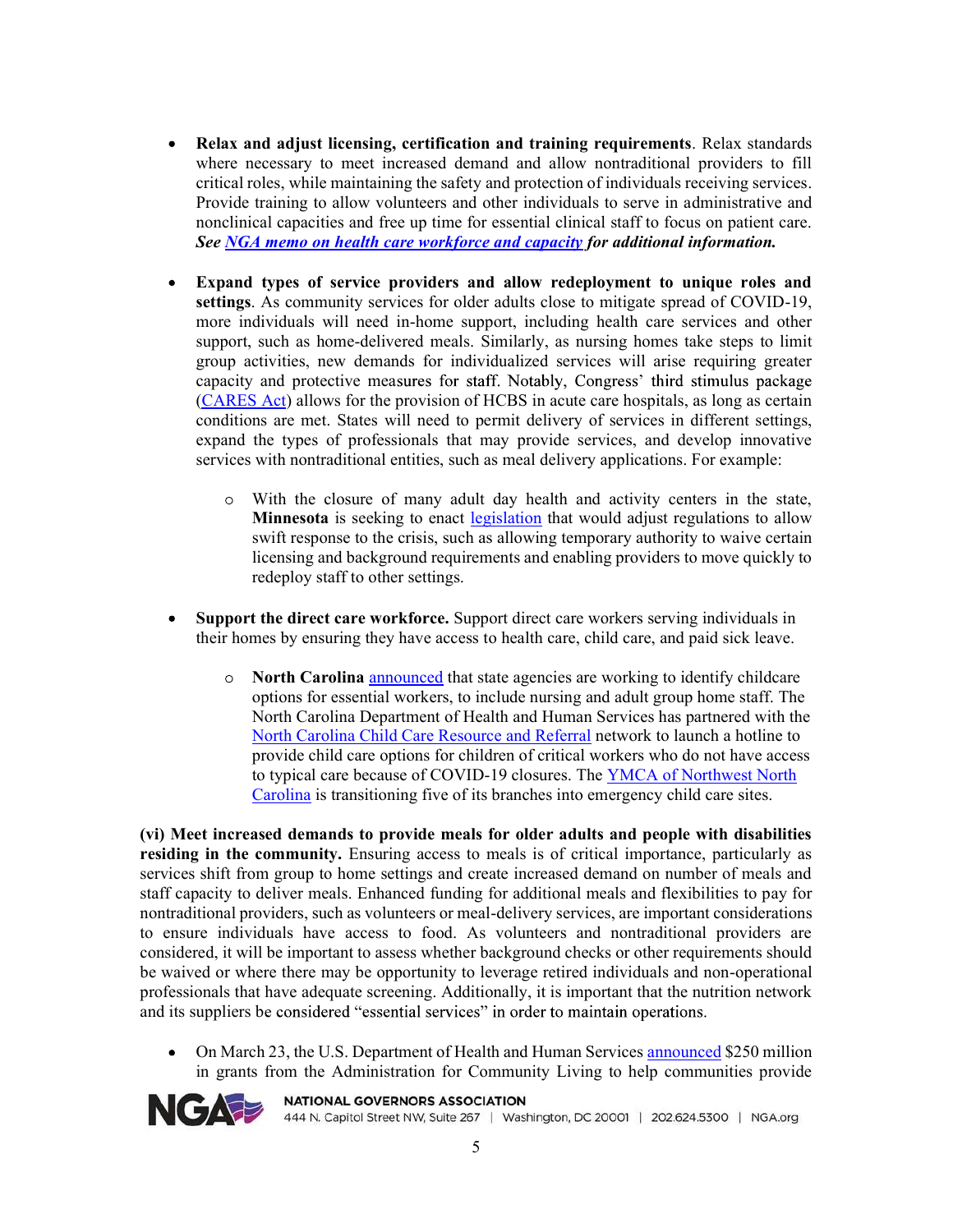meals for older adults. Funding will be provided to states, territories and tribes for subsequent allocation to local meal providers.

(vii) Seek Medicaid flexibilities to target resources for older adults and disabled individuals. States may seek flexibilities and resources through Medicaid 1115, 1135 or 1915(c) waivers or through a disaster state plan amendment (SPA). These vehicles can permit states to access emergency administrative relief, make temporary modifications to Medicaid eligibility and benefit requirements, relax rules to ensure that individuals with disabilities and the elderly can be effectively served in their homes, and modify payment rules.

CMS has released several tools for states to support simplified and expedited development and approval of waivers and other authorities. States have the option to request waivers and other authorities be made effective retroactively, to at least March 1, 2020. The CMS tools are:

- 1115 Waiver Opportunity and Application Checklist. Under Section 1115 demonstrations, states will be able to waive federal requirements to streamline enrollment into long-term care programs and home and community-based services, as well as access broad authorities to vary and target services based on population needs. (See NGA's memo on 1135 and 1115 waivers for additional information.)
- 1135 Waiver Checklist. CMS has pre-packaged relevant and commonly requested 1135 authorities into a checklist template. This will expedite the ability of states to apply for and receive approval for these waivers that are now available under the President's national emergency declaration. Examples of flexibilities include the ability to temporarily suspend prior authorization requirements, relax rules to more quickly enroll providers, and allow providers from out of state to bill for services delivered to Medicaid beneficiaries. (See NGA's memo on 1135 and 1115 waivers for additional information.)
- $\bullet$  1915(c) Appendix K Template. CMS developed the Appendix K to help states accelerate changes to their 1915(c) home and community-based services waiver operations or to request emergency amendments during the COVID-19 outbreak. Examples of the types of flexibilities for states include adding an electronic method of service delivery for certain services allowing continuity of service without face-to-face interaction, adding services to address additional needs of waiver recipients during the time of emergency, and adjustments to process requirements to decrease state burden during this time. CMS has approved COVID-19 Appendix K waivers in several states.
- **Medicaid Disaster State Plan Amendment Template.** To streamline and support  $\bullet$ temporary state plan changes states may seek during a disaster or emergency, CMS has developed a Disaster State Plan Amendment (SPA) template that would allow a state to submit one combined request for temporary changes that states may wish to make in their programs. This includes expanding temporary coverage to optional eligibility groups, adding specialized benefits, expanding telehealth coverage, and temporarily increasing provider reimbursement, among other temporary changes.

States may seek a variety of flexibilities under these waiver channels, including: reducing administrative burden by waiving certain assessments, reporting, or training and certification requirements; enhancing and restructuring LTC and HCBS workforce capacity to meet increased demand and fill gaps caused by reductions in certain in-person services; supporting the direct care



**NATIONAL GOVERNORS ASSOCIATION** 444 N. Capitol Street NW, Suite 267 | Washington, DC 20001 | 202.624.5300 | NGA.org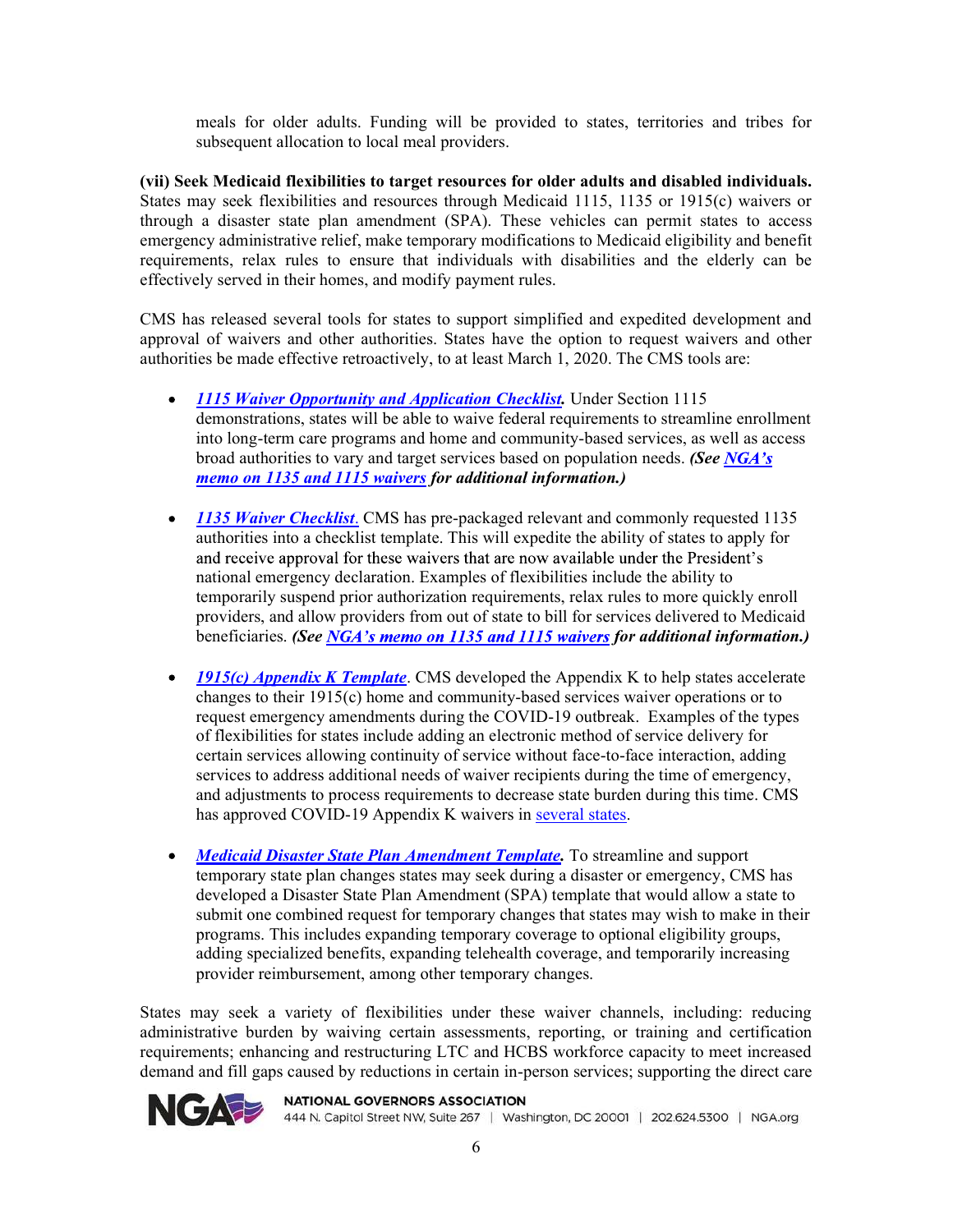workforce for LTC and HCBS by ensuring health care, child care, and paid sick leave; and adapting payment rules where necessary to allow for delivery of services in unique settings. The need for

workforce for LTC and HCBS by ensuring health care, child care, and paid sick leave; and adap<br>payment rules where necessary to allow for delivery of services in unique settings. The need<br>such flexibilities is highlighted i It is generally understood that states should take actions necessary to meet immediate demands even if they have yet to have a waiver approved. CMS has made clear that states have the option to request waivers and other authorities be made effective retroactively, to at least March 1, 2020.

(viii) Establish dedicated communication channels and supports for LTC facilities and HCBS providers. Establish a dedicated hotline or utilize existing call centers for LTC facilities and HCBS providers. Priority issues include early alert of PPE shortages, need for testing and related equipment, and staffing shortages. States also may consider establishing dedicated teams to support LTC and HCBS providers in addressing confirmed and suspected cases.

- **Rhode Island** is utilizing its healthy aging helpdesk, "Point," for those that are part of the  $\bullet$ high-risk population or caring for someone who is. Individuals can reach out with questions or to learn about available resources. The state also created a resource with information on community providers and resources, including food and supplies.
- State and local health officials in Florida and New York are activating and dispatching  $\bullet$ strike teams to nursing facilities and homes of individuals with suspected cases, confirmed cases, and for individuals who have had close contact with individuals who have tested positive for COVID-19.
- Seattle's Area Agency on Aging is actively communicating guidance to local providers. This document details the communications with meal sites, senior centers, and home delivered meal providers in their network in response to the COVID-19 outbreak.

(ix) Adapt surveys and inspections of LTC facilities and HCBS providers to allow dedicated focus on crisis response. Following the actions of CMS, states can take steps to reduce and adapt inspections of facilities and HCBS providers during COVID-19 response efforts to minimize inperson interaction where possible and target facilities with active cases.

CMS has suspended and prioritized surveys of LTC facilities in a number of different ways:

- On March 4, CMS guidance directed a suspension of non-emergency survey inspections of LTC facilities and HCBS providers, with the exception of surveys already in process, mandated by law to occur within specific time intervals, or to certify new providers. A related FAQ document was released on March 10.
- On March 23, CMS released additional guidance around prioritization of survey  $\bullet$ activities, noting that during the next several weeks only surveys for complaint inspections, infection control and self-assessments will be conducted. CMS also announced efforts, in collaboration with the Centers for Disease Control and Prevention (CDC), to collect data in real time about nursing homes with active cases of COVID-19. This information will be used to identify areas the virus is likely to strike next and inspections will be targeted accordingly.



**NATIONAL GOVERNORS ASSOCIATION** 444 N. Capitol Street NW, Suite 267 | Washington, DC 20001 | 202.624.5300 | NGA.org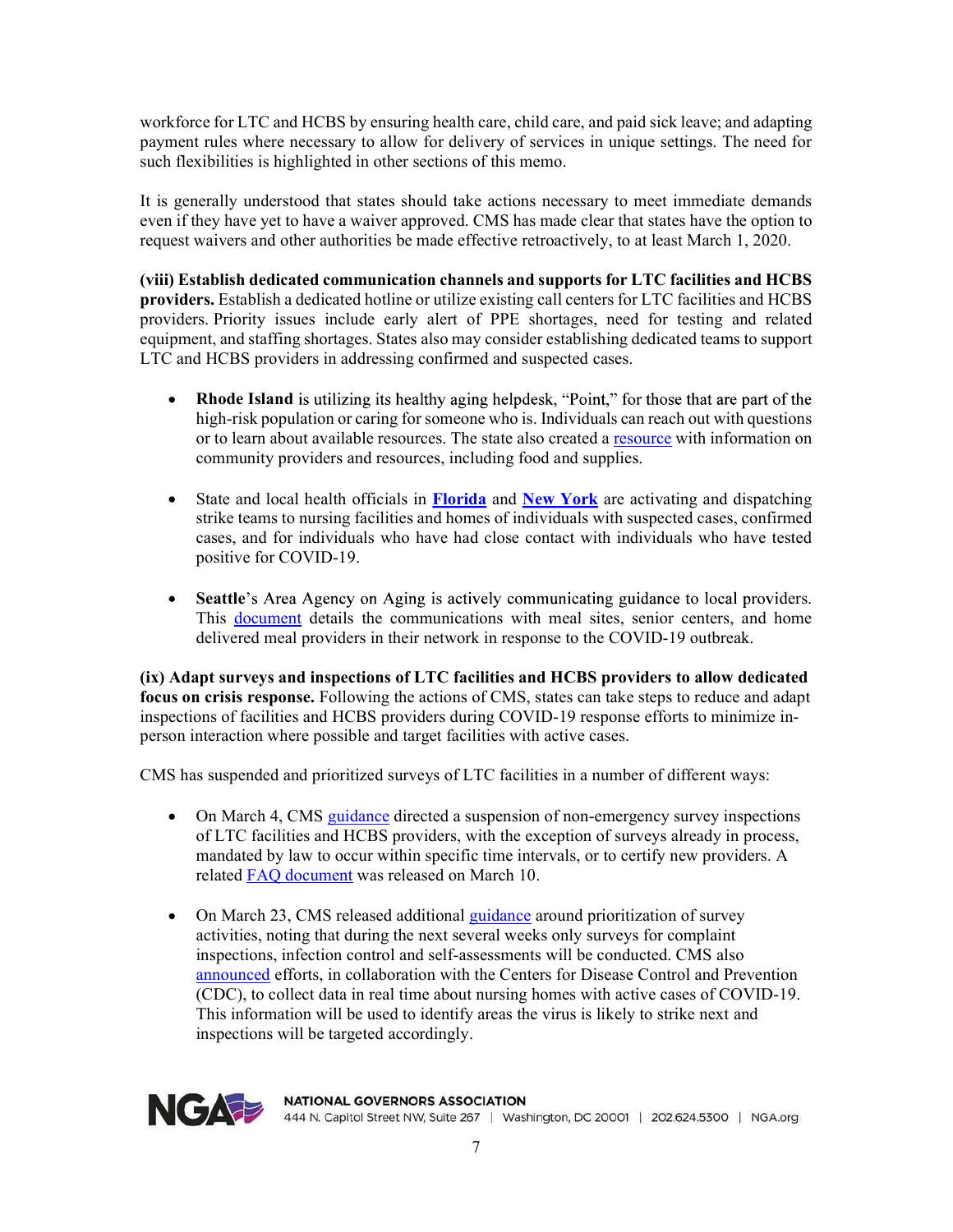States may assess the need for surveys and inspections of LTC facilities and HCBS providers if they are scheduled to occur during the COVID-19 crisis and determine whether additional or States may assess the need for surveys and inspections of LTC facilities and HCBS providers if<br>they are scheduled to occur during the COVID-19 crisis and determine whether additional or<br>revised guidance would be helpful. ombudsmen for how to conduct oversight activities. For example:

- California's Community Care Licensing Division released a provider information notice PIN 20-07-CCLD suspending all annual inspections to allow facilities to focus on containing and mitigating COVID-19 impacts. This notice also announced that a licensing program analyst and a registered nurse from the California Department of Public Health will jointly make scheduled visits to residential care facilities for the elderly and adult residential facilities to provide technical assistance.
- Washington state has directed ombudsmen to shift from in-person to virtual visits for LTC  $\bullet$ facilities unless an in-person visit is essential to residents' health and safety.

(x) Develop strategies to mitigate the impact of social isolation on older adults. As isolation policies are implemented, governors could work proactively with state agencies and community partners to develop strategies to mitigate the impact of these policies on the health and well-being of older adults and individuals with disabilities. This includes development of innovative approaches to facilitate social connection and individual support amidst physical distancing. For example, New Mexico's Aging and Long-Term Services Department has purchased and distributed 350 tablets to licensed LTC facilities across the state in an effort to ensure people living in nursing facilities remain connected with their loved ones. See other resources below for details on how LTC providers are beginning to address social isolation.

Note  $-$  this memo was prepared with information as of April 3. As this is a fast-evolving situation, we anticipate that there will be more federal and state actions related to older adults and people with disabilities. NGA will continue to monitor these developments and provide updates as needed. Included below is a suite of resources to assist with testing implementation. States are encouraged to continually monitor newly issued guidance from HHS and others.

For questions or concerns related to the contents of this memo, please contact NGA staff:

- Kate Johnson (kjohnson@nga.org; 860.978.5884)
- Sandra Wilkniss (swilkniss@nga.org; 312.550.1849)  $\bullet$

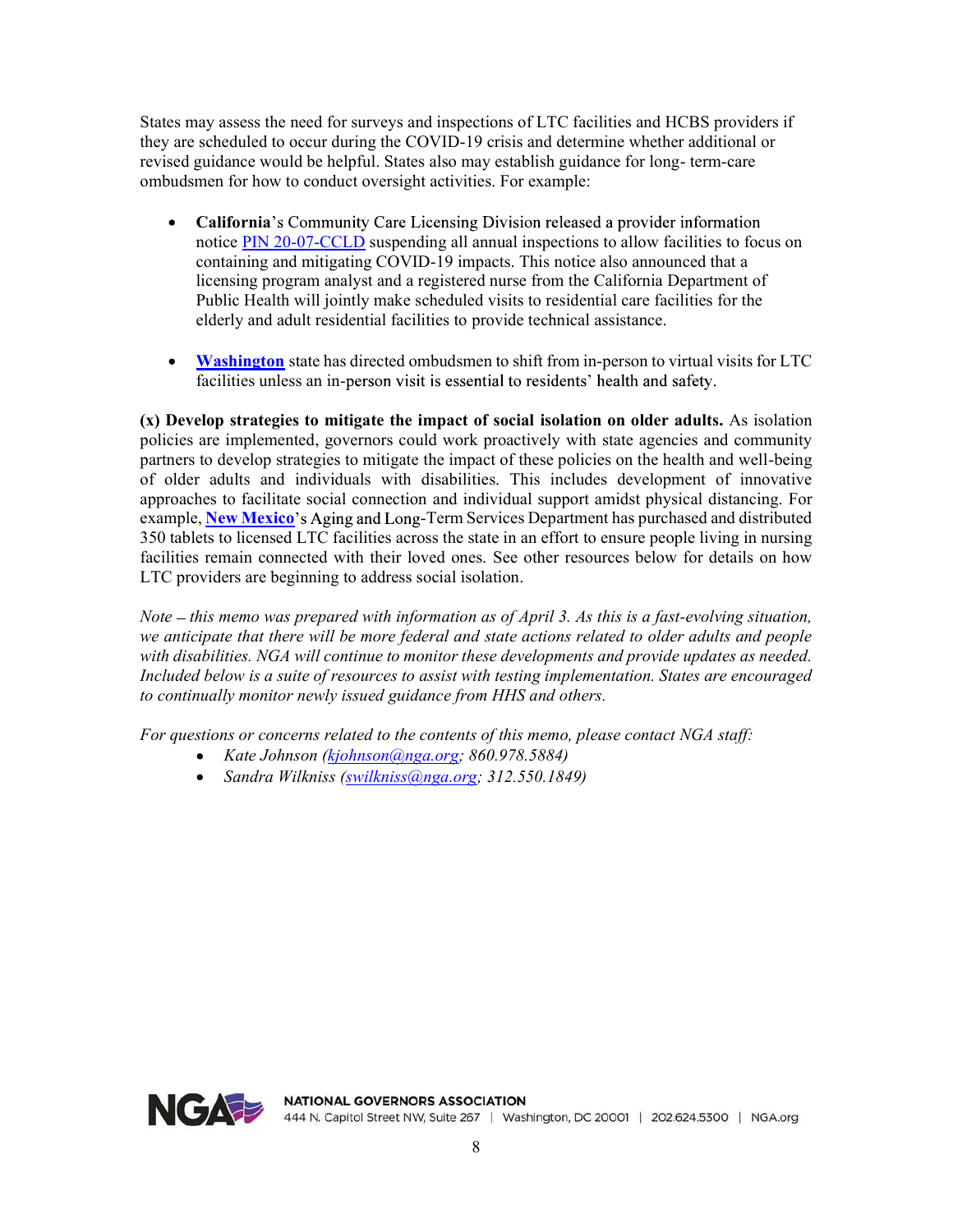# Appendix Additional Resources

# CMS Guidance

- 4/2: COVID-19 Long-Term Care Facility Guidance
- Appendix Additional Resources<br>
CMS and CDC guidance related to LTC facilities and HCBS providers<br>
CMS Guidance<br>
 4/2: COVID-19 Long-Term Care Facility Guidance<br>
→ 3/27: <u>Long-Term Care Nursing Homes Telehealth and Tele</u> 3/27: Long-Term Care Nursing Homes Telehealth and Telemedicine Tool Kit
	- 3/23: Prioritization of Survey Activities
	- 3/23: CMS Announces Findings at Kirkland Nursing Home and New Targeted Plan for Healthcare Facility Inspections in Light of COVID-19
	- 3/23: Kirkland, Washington Update and Survey Prioritization Fact Sheet
	- 3/22: Trump Administration Releases COVID-19 Checklists and Tools to Accelerate Relief for State Medicaid and CHIP Programs
	- 3/22: Relief for Clinicians, Providers, Hospitals and Facilities Participating in Quality Reporting Programs in Response to COVID-19
	- 3/18: COVID-19 Frequently Asked Questions (FAQs) for State Medicaid and Children's Health Insurance Program (CHIP) Agencies
	- 3/17: Information for PACE Organizations Regarding Infection Control and Prevention
	- of Coronavirus Disease 2019 (COVID-19)
	- 3/13: Guidance for Infection Control and Prevention of Coronavirus Disease 2019 (COVID-19) in Nursing Homes
	- 3/10: Guidance for Infection Control and Prevention Concerning Coronavirus Disease 2019 (COVID-19) in Home Health Agencies (HHAs)
	- 3/9: Guidance for Infection Control and Prevention Concerning Coronavirus Disease 2019 (COVID-19) by Hospice Agencies
	- 3/4: Suspension of Survey Activities

# *\*Updated CMS guidance and announcements can be accessed <u>here</u>.*<br>CDC Guidance

- 
- Guidance for Retirement Communities and Independent Living<br>• Preventing the Spread of COVID-19 in Retirement Communities and Independent
- Living Facilities (Interim Guidance)<br>
COVID-19 in a Long-Term Care Facility King County, Washington, February 27– March 9, 2020
- Information for Healthcare Professionals
	- o Home Care Guidance
		- $\blacksquare$  . Implementing Home Care of People Not Requiring Hospitalization
		- Preventing COVID-19 from Spreading in Homes and Communities
		- Disposition of Non-Hospitalized Patients with COVID-19  $\blacksquare$
- Resources for Clinics and Health Care Facilities  $\bullet$ 
	- Preparing for COVID-19: Long-term Care Facilities, Nursing Homes
- CDC Guidance for PPE Optimization
- Coronavirus disease 2019 (COVID-19) Checklist: Older Persons
- CDC How to Care for Someone at Home



NGA PER NATIONAL GOVERNORS ASSOCIATION<br>444 N. Capitol Street NW, Suite 267 | Washington, DC 20001 | 202.624.5300 | NGA.org